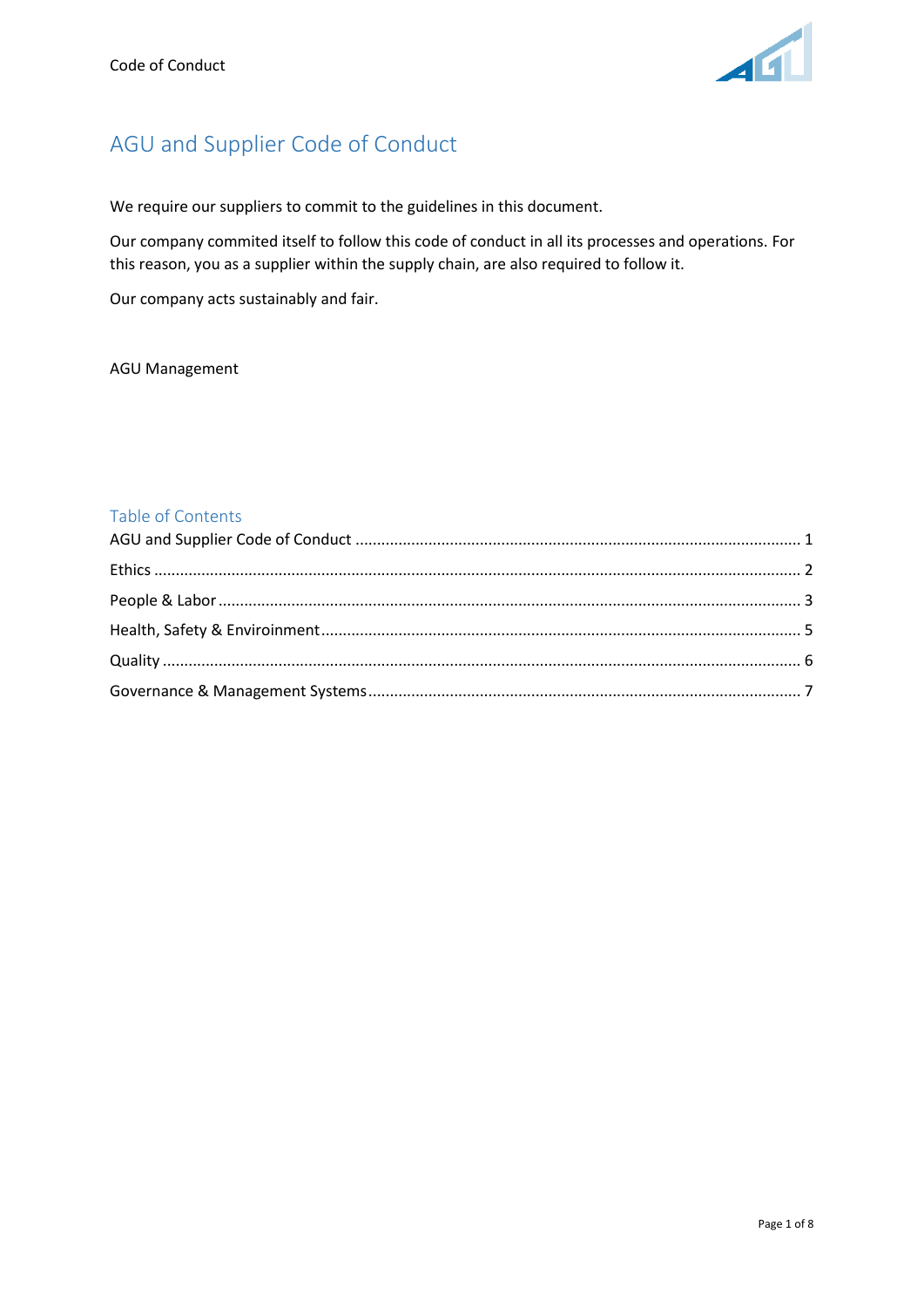

# <span id="page-1-0"></span>**Ethics**

We are commited to act ethically and with integrity, in order to fulfill our social responsibility. We require the same of our suppliers. This includes the following aspects:

# 1. Business Integrity

Suppliers shall not practice or tolerate any form of corruption, extortion, embezzlement or money laundering. Suppliers shall not offer or accept bribes or other unlawful incentives (e.g., facilitation payments') to or from their business partners or government officials. Suppliers shall not offer to AGU employees any kind of gifts or personal benefit which could be perceived as a bribe. In all cases, gifts or entertainment shall not be offered to improperly influence a business relationship and must not violate applicable laws or ethical standards.

### 2. Conflict of Interest

Suppliers shall disclose to AGU any situation that could constitute a conflict of interest, such as AGU employees having professional, private and/or significant financial advantages or interests in any of the supplier's businesses.

#### 3. Identification of Concerns

Suppliers shall encourage and provide means for their employees to report concerns, complaints or potentially unlawful activities in the workplace without threat of reprisal, intimidation or harassment. Any report should be treated in a confidential manner. Suppliers shall investigate such reports and take corrective action if needed. Suppliers shall notify AGU of legal actions, administrative investigations or prosecutions that may affect their performance of AGU business or that could potentially adversely affect a supplier's and AGU's reputation. If at any time a supplier or one of its employees believes that a AGU employee has acted contrary to these principles, the supplier or its employee is encouraged to report its concerns to us at<https://www.agu.de/produkte/en/contact>

### 4. Fair Competition

Suppliers will conduct their business in line with fair competition and in accordance with all applicable anti-trust laws.

### 5. International Trade Controls

Suppliers must comply with export control regulations applicable to their business and provide accurate and truthful information about it to customs and other authorities when required.

### 6. Privacy and Intellectial Property

Suppliers shall safeguard and make only appropriate use of confidential information and ensure that all employees' and business partners' privacy and valid intellectual property rights are protected. Suppliers shall not use AGU's name or marks or that of our affiliates or products in publicity or advertising without AGU's prior written consent.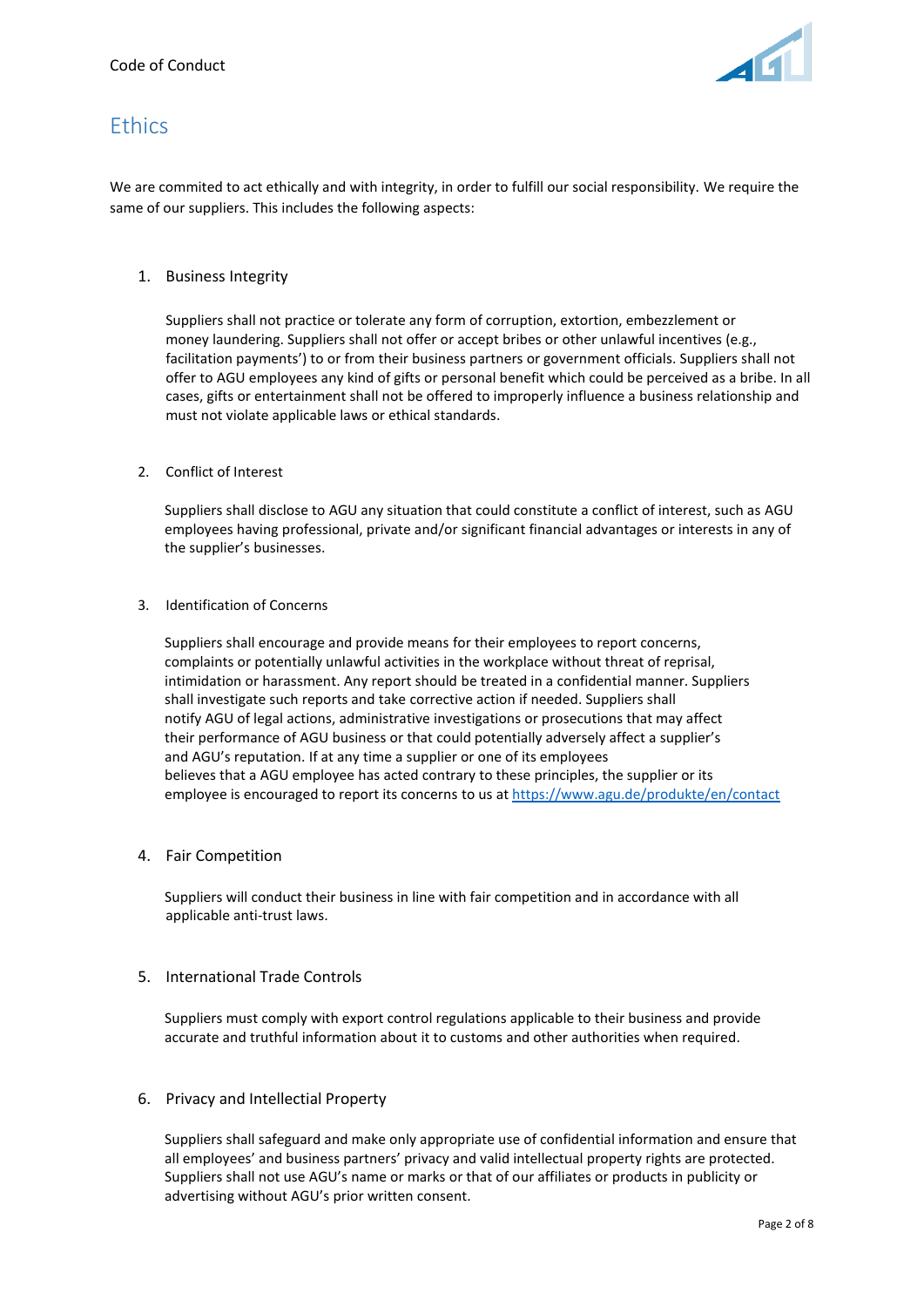

7. Data Privacy and Data Protection

Suppliers' information systems that contain AGU's confidential information or data shall be appropriately managed and protected against unauthorized access, use, disclosure, modification or destruction. Suppliers shall collect personal information only for legitimate business purposes, use it in a legal, transparent and secure manner, share it only with those who are allowed access, protect it in accordance with security policies, retain it only for as long as necessary, and obligate third parties with access to personal information to protect it.

8. Standards When Conducting Clinical Trials

Suppliers shall conduct clinical trials in accordance with international guidelines, applicable national and local laws and regulations, and recognized international quality and safety standards applicable to the proposed work. When engaged in clinical trials on behalf of AGU, all clinical trials shall be conducted in accordance with the global standards of Good Clinical Practices and follow the strictest medical, scientific and ethical principles, in particular the Declaration of Helsinki.

# <span id="page-2-0"></span>People & Labor

We are commited to treating our employees with fairness and respect, and to the protection of human rights. We require the same of our suppliers. This includes the following aspects:

1. Child Labor Avoidance

We do not tolerate child labor in our supply chain. Suppliers must avoid any sort of child labor in their business operations consistent with the International Labour Organization's core labor standards and the United Nations Global Compact principles. If local minimum age law stipulates a higher age for work or mandatory schooling, the higher age applies.

2. Freely Chosen Employment

We do not tolerate child labor in our supply chain. Suppliers must avoid any sort of child labor in their business operations consistent with the International Labour Organization's (ILO)<sub>2</sub> core labor standards and the United Nations Global Compact principles. If local minimum age law stipulates a higher age for work or mandatory schooling, the higher age applies.

3. Freedom of Association

Suppliers shall commit to an open and constructive dialogue with their employees and workers' representatives. In accordance with local laws, suppliers must respect the rights of their employees to associate freely, form and join labor unions, seek representation, join works councils, and engage in collective bargaining. Suppliers shall not disadvantage employees who act as workers' representatives so that they can exercise their role without fear of reprisal or discrimination.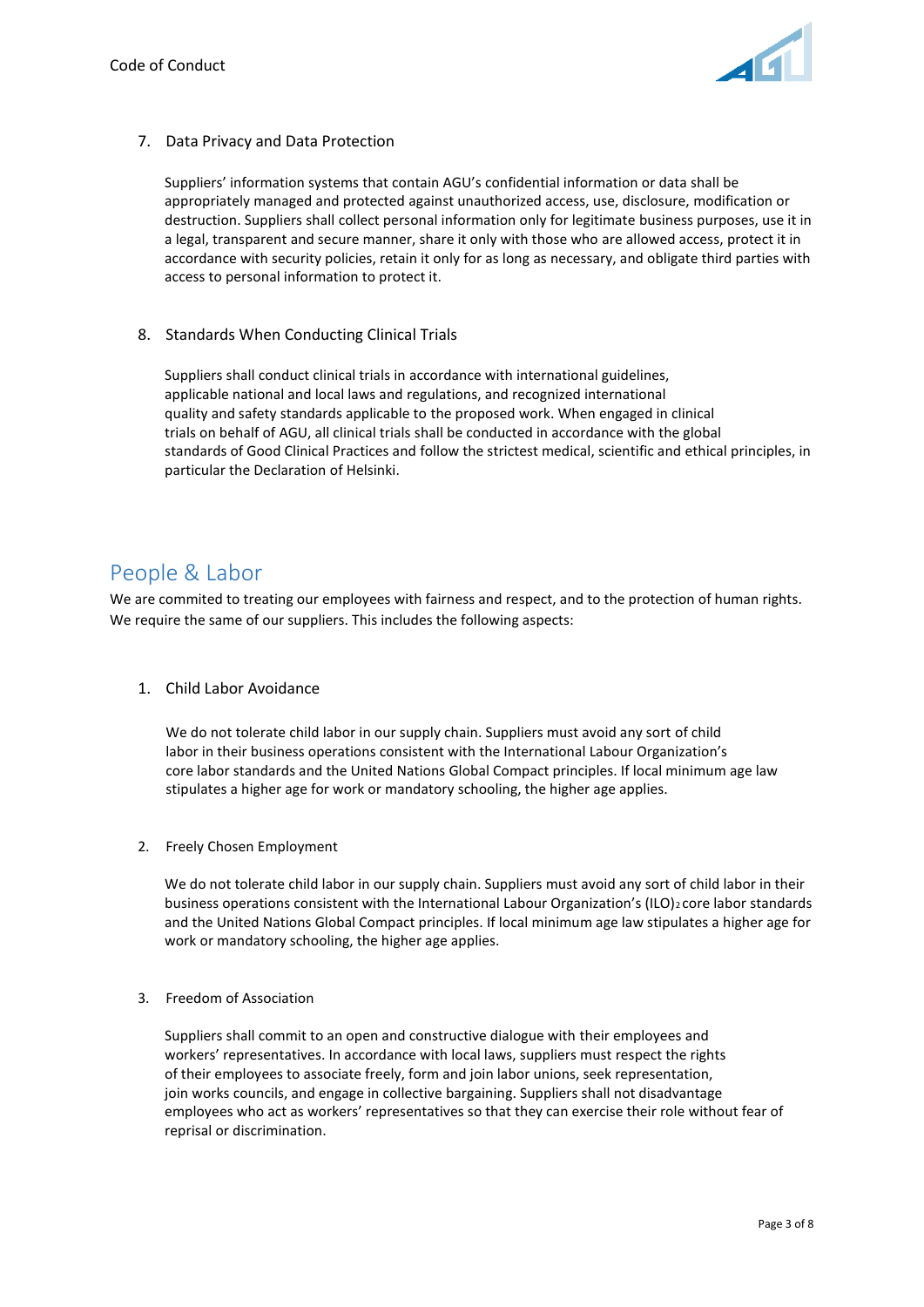

# 4. Working Time, Wages and Benefits

Working time for suppliers' employees shall not exceed the maximum set by the applicable national law and by ILO standards. Compensation shall be paid to employees regularly, in a timely manner and in full according to applicable laws and must comply with applicable national wage laws. Compensation and benefits should aim at providing an adequate standard of living for employees and their families. Unless otherwise provided by local laws, deductions from basic wages as a disciplinary measure shall not be permitted (this does not exclude the entitlement of damages on a contractual or legal basis). Suppliers are expected to provide their employees with fair and competitive compensation and benefits and to support equal pay for work of equal value. It is recommended that suppliers offer their employees ample training and educational opportunities.

# 5. Inclusion and Diversity

Equal treatment of all employees must be a fundamental principle of the supplier's corporate policy. Typical discriminatory treatment takes into consideration – consciously or unconsciously – irrelevant characteristics of an employee such as age, disability, ethnicity, family status, gender, gender expression, gender identity, genetic information, national origin, physical characteristics, political affiliation, pregnancy, religion, social origin, sexual orientation, union membership or any unlawful criterion under applicable law. Suppliers shall ensure that their employees are not harassed in any way. AGU encourages suppliers to provide an inclusive and supportive working environment by exercising diversity when it comes to their employees. Likewise, AGU encourages suppliers to have an active Supplier Diversity Program by engaging with diverse-owned businesses.

# 6. Fair Treatment

Suppliers must provide their employees with a workplace free of harsh and inhumane treatment, without any sexual harassment, sexual abuse, physical punishment or torture, mental or physical coercion or verbal abuse of employees, or the threat of any such treatment. Furthermore, suppliers are expected not to unfairly terminate any employment contract or without clear evidence specify that the termination of an employment contract, in relation to the working performance of an employee, as permitted by law. Employees may leave the employer freely provided they comply with advance notice specified by law. They shall be paid on time and in full for the work they have done prior to leaving according to applicable laws.

# 7. Local Community

To promote responsibility for the communities they operate in, suppliers should listen to the concerns of local residents and provide for healthy and safe living conditions. The support of local job creation, local sourcing, education provisioning and infrastructure development is encouraged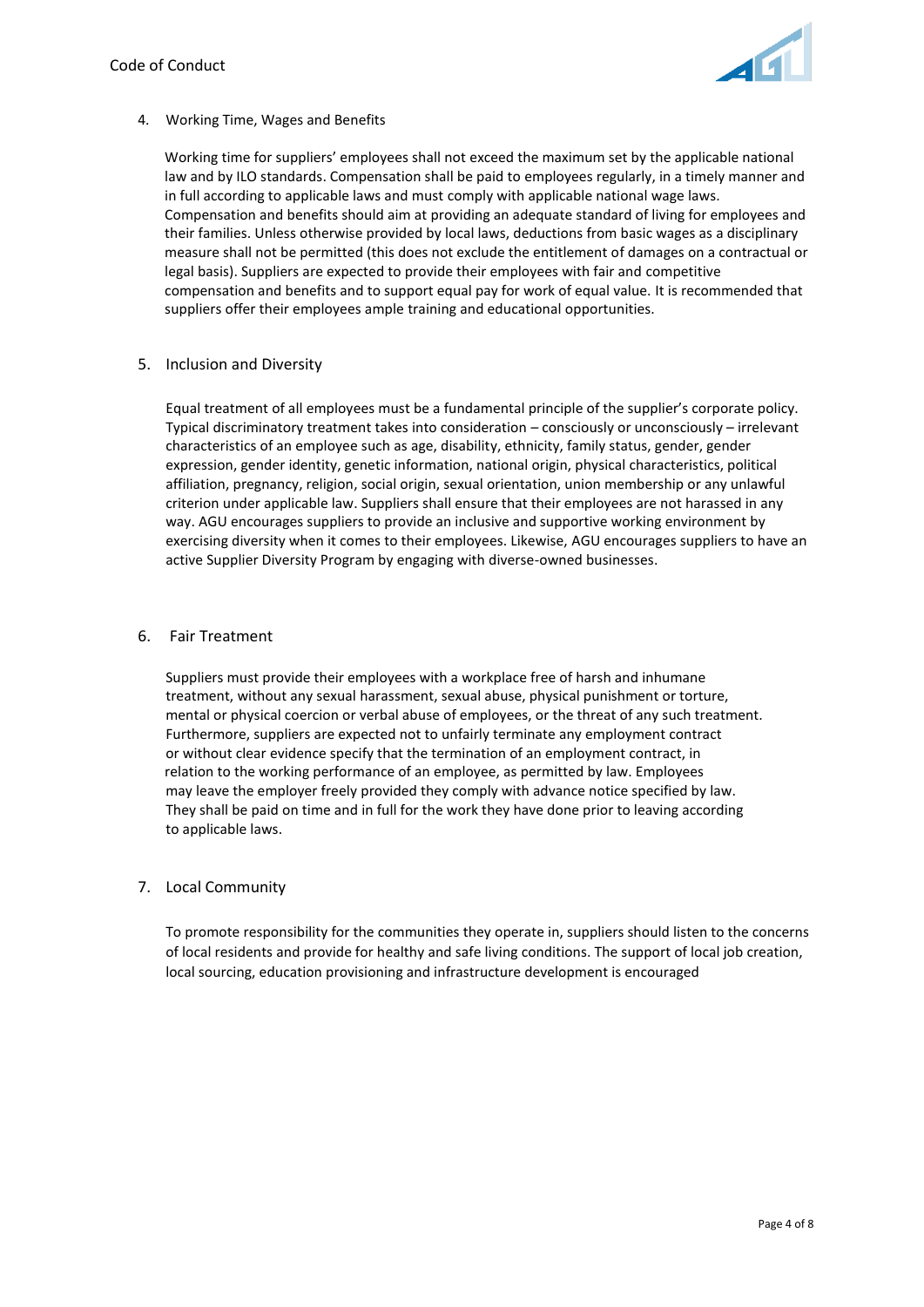

# <span id="page-4-0"></span>Health, Safety & Enviroinment

We are commited to the protection of our employees health and safety. Furthermore we strive to act ecologically responsible and resource-saving. We require the same of our suppliers. This includes the following aspects:

1. Occupational Health and Safety

Suppliers shall adequately protect their employees against chemical, biological and physical hazards. Physically demanding tasks and conditions in the workplace as well as risks associated with infrastructures used must be adequately managed to protect their employees. Suppliers shall provide appropriate controls, safe work procedures, adequate maintenance and necessary technical protective measures to mitigate health and safety risks in the workplace and to prevent accidents and occupational illnesses. In addition, suppliers shall provide employees with appropriate personal protective equipment. Safety information relating to any identified workplace risk or hazardous materials – including compounds in intermediate materials – shall be available to educate, train and protect workers from hazards.

A safe and healthy working environment shall include as a minimum the provision of potable drinking water, adequate lighting, temperature, ventilation and sanitation and, if applicable, safe and healthy company living quarters.

2. Process Safety

Suppliers shall have safety programs in place for managing and maintaining all their production processes in accordance with the applicable safety standards. Programs shall be appropriate to facility and process risks. Suppliers shall appropriately communicate, disclose and manage hazards inherent in their processes and products to ensure that affected or potentially affected third parties are protected. Likewise, major incidents shall be analyzed and communicated in a timely fashion. For hazardous installations and processes, the supplier shall regularly conduct specific risk assessments and implement measures that prevent the occurrence of incidents such as chemical releases, fires or explosions.

3. Product safety

<span id="page-4-1"></span>Suppliers must comply with product safety regulations, label products properly and communicate product-handling requirements. They shall provide to relevant parties the applicable documentation containing all necessary safety-relevant information for all hazardous substances in case of a legitimate need. This includes product information, safety data sheets, notification or registration confirmations, uses and exposure scenarios. Suppliers proactively and transparently share information about the health, safety, and environmental aspects of their products with all relevant parties.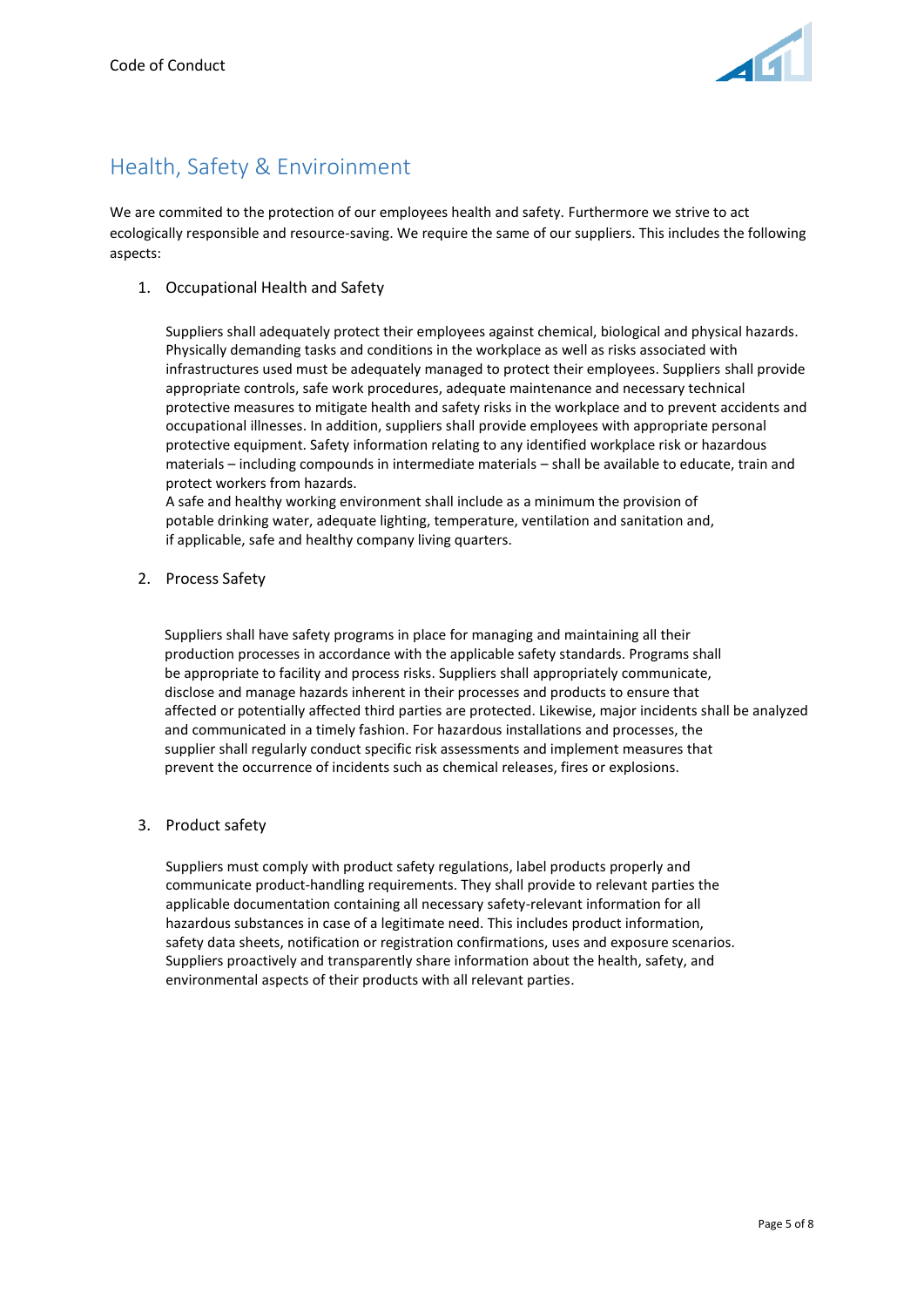

# **Quality**

We are committed to high standards of quality, safety an effectivity of our products and services, in compliance with applicable laws and regulations. We require the same of our suppliers. This includes the following aspects:

# 1. Quality Requirements

Suppliers shall meet generally recognized quality standards or contractually agreed quality requirements and standards, in order to provide goods and services that consistently meet AGU and its customers' needs, perform as warranted and are safe for their intended use. Suppliers shall immediately address all critical issues that have the potential to negatively affect the quality of goods and services. Suppliers must inform AGU about changes of the manufacturing or supply process that have the potential to impact the specification of goods and services provided.

# 2. Security and Anti-Counterfeiting Measures

Suppliers shall have good security practices across their supply chains. Suppliers shall assure the integrity of each shipment to AGU from its origin through to its destination. Suppliers shall implement the necessary and appropriate measures in their area of responsibility to ensure that AGU products, their workable components or raw materials as well as the corresponding know-how do not end up in the hands of counterfeiters, smugglers, thieves or other unauthorized third parties and do not leave the legitimate supply chain. Suppliers shall promptly analyze the relationship with a third party if they obtain or are provided with evidence that they are inadvertently involved in the manufacturing or selling of counterfeit products via the actions of the third party, including products destined for export that are considered counterfeit products in their country of destination. AGU expects suppliers to support the investigation and prosecution of any activities connected with counterfeit products.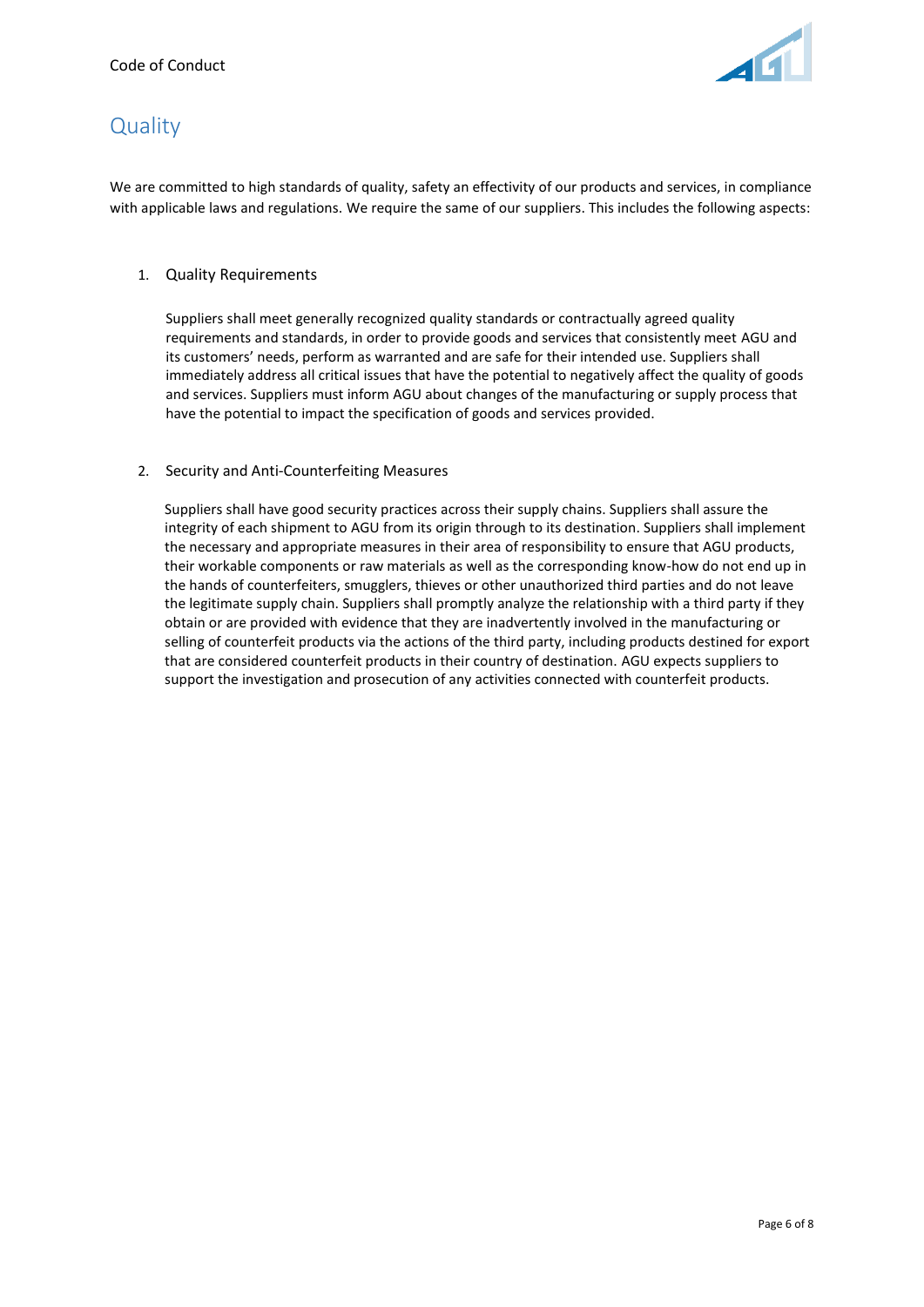

# <span id="page-6-0"></span>Governance & Management Systems

We are committed to an effective management structure, which supports the compliance with laws, and supports the continuous improvement of fulfilling the expectations of this code of conduct. We require the same of our suppliers. This includes the following aspects:

### 1. Legal and Other Requirements

Suppliers shall identify and comply with all applicable international, national and local laws and regulations, contractual agreements and internationally recognized standards. Suppliers shall also conform their practices to generally accepted industry standards, shall obtain, maintain and keep up-to-date all applicable permits, certificates, licenses and registrations, and shall operate in accordance with permit limitations and requirements at all times.

# 2. Commitment and Accountability

Suppliers shall fulfill the principles set forth in this Supplier Code of Conduct by allocating appropriate resources and incorporating all applicable aspects into policies and procedures.

### 3. Communication of Sustainability Criteria in the Supply Chain

Suppliers shall replicate the sustainability principles set forth in this Supplier Code of Conduct further down the supply chain.

### 4. Systems, Documentation and Evaluation

Suppliers shall develop, implement, use and maintain management systems and controls related to the content of this Supplier Code of Conduct. Suppliers shall maintain documentation necessary to demonstrate conformance with the principles outlined in this Code of Conduct.

### 5. Risk Management

Suppliers shall implement mechanisms to regularly identify, evaluate and manage risks in all areas addressed by this Supplier Code of Conduct and with respect to all applicable legal requirements.

### 6. Business Continuity

Suppliers are encouraged to implement appropriate business continuity plans for operations supporting AGU´s business.

### 7. Continuous Improvement

Suppliers shall demonstrate their commitment to continuous improvement by setting performance objectives, executing implementation plans and taking necessary corrective actions for deficiencies identified by internal or external assessments, inspections and management reviews.